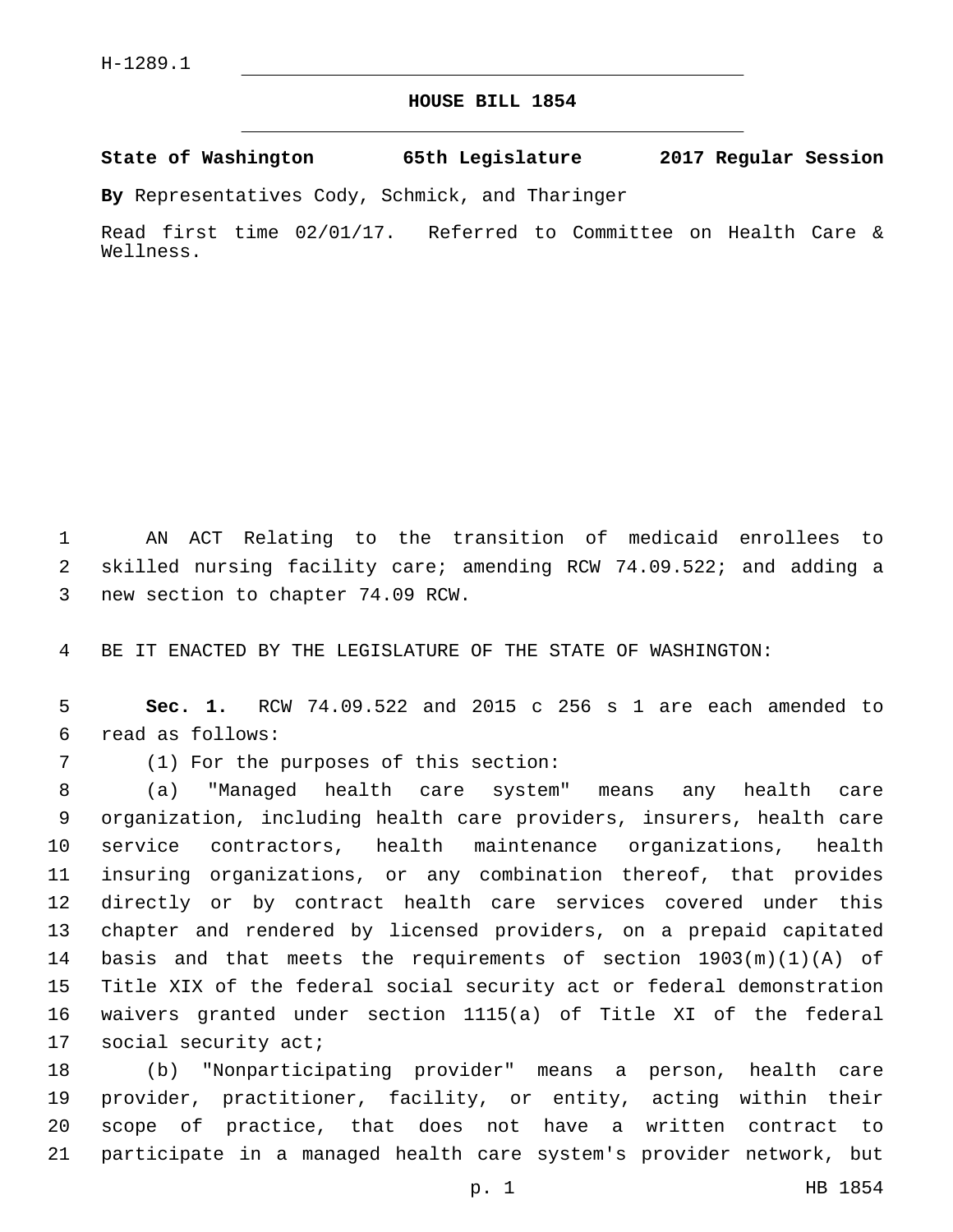provides health care services to enrollees of programs authorized under this chapter whose health care services are provided by the managed health care system.3

 (2) The authority shall enter into agreements with managed health care systems to provide health care services to recipients of temporary assistance for needy families under the following 7 conditions:

 (a) Agreements shall be made for at least thirty thousand 9 recipients statewide;

 (b) Agreements in at least one county shall include enrollment of 11 all recipients of temporary assistance for needy families;

 (c) To the extent that this provision is consistent with section 1903(m) of Title XIX of the federal social security act or federal demonstration waivers granted under section 1115(a) of Title XI of the federal social security act, recipients shall have a choice of systems in which to enroll and shall have the right to terminate their enrollment in a system: PROVIDED, That the authority may limit recipient termination of enrollment without cause to the first month of a period of enrollment, which period shall not exceed twelve months: AND PROVIDED FURTHER, That the authority shall not restrict a recipient's right to terminate enrollment in a system for good cause 22 as established by the authority by rule;

 (d) To the extent that this provision is consistent with section 1903(m) of Title XIX of the federal social security act, participating managed health care systems shall not enroll a disproportionate number of medical assistance recipients within the total numbers of persons served by the managed health care systems, except as authorized by the authority under federal demonstration waivers granted under section 1115(a) of Title XI of the federal 30 social security act;

 (e)(i) In negotiating with managed health care systems the authority shall adopt a uniform procedure to enter into contractual arrangements, to be included in contracts issued or renewed on or 34 after January 1, 2015, including:

(A) Standards regarding the quality of services to be provided;

(B) The financial integrity of the responding system;

 (C) Provider reimbursement methods that incentivize chronic care management within health homes, including comprehensive medication management services for patients with multiple chronic conditions consistent with the findings and goals established in RCW 74.09.5223;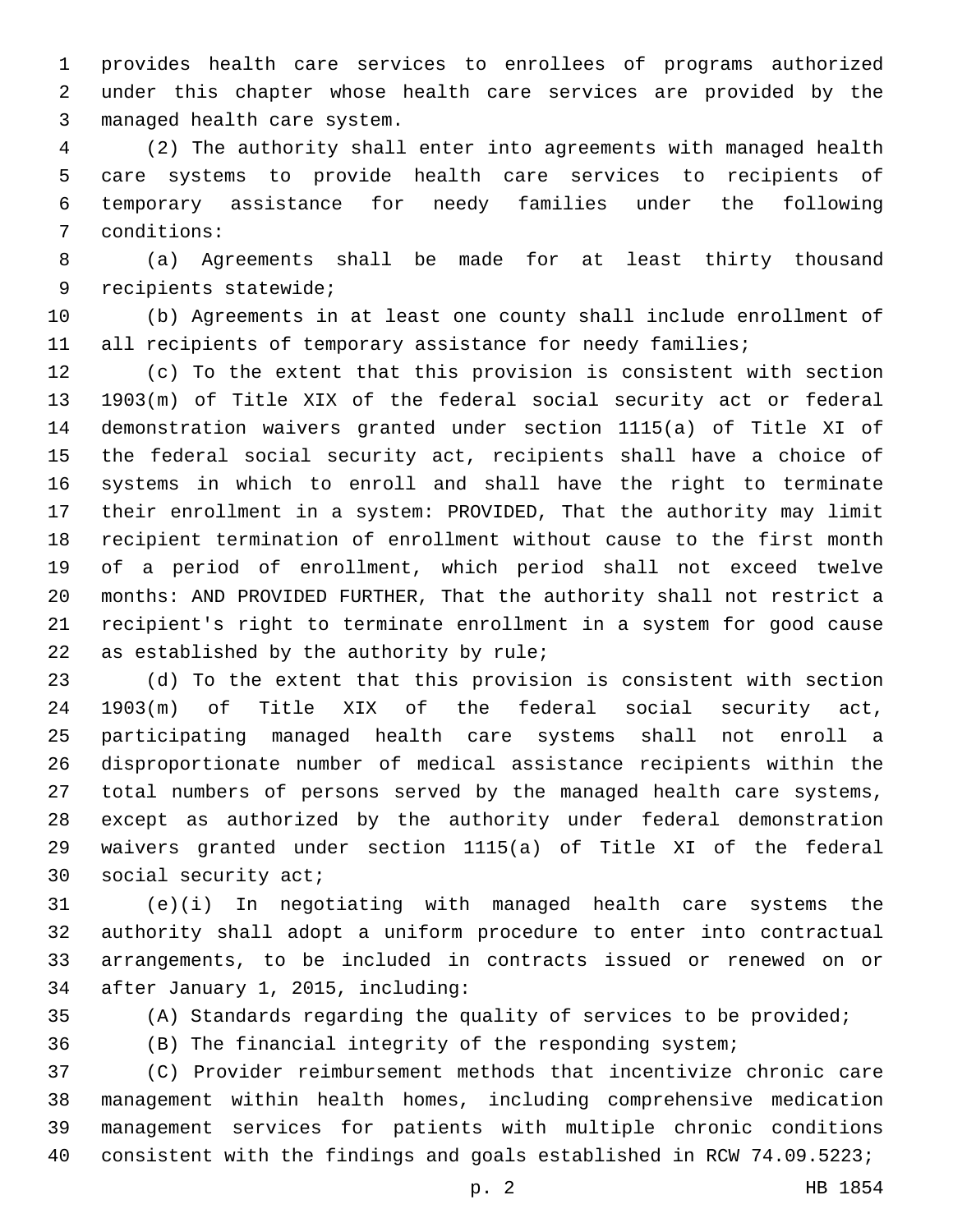(D) Provider reimbursement methods that reward health homes that, by using chronic care management, reduce emergency department and 3 inpatient use;

 (E) Promoting provider participation in the program of training and technical assistance regarding care of people with chronic conditions described in RCW 43.70.533, including allocation of funds to support provider participation in the training, unless the managed care system is an integrated health delivery system that has programs 9 in place for chronic care management;

 (F) Provider reimbursement methods within the medical billing processes that incentivize pharmacists or other qualified providers licensed in Washington state to provide comprehensive medication management services consistent with the findings and goals 14 established in RCW 74.09.5223;

 (G) Evaluation and reporting on the impact of comprehensive medication management services on patient clinical outcomes and total health care costs, including reductions in emergency department 18 utilization, hospitalization, and drug costs; and

 (H) Established consistent processes to incentivize integration of behavioral health services in the primary care setting, promoting care that is integrated, collaborative, colocated, and preventive.

 (ii)(A) Health home services contracted for under this subsection may be prioritized to enrollees with complex, high cost, or multiple 24 chronic conditions.

25  $(B)$  Contracts that include the items in  $(e)(i)(C)$  through  $(G)$  of this subsection must not exceed the rates that would be paid in the 27 absence of these provisions;

 (f) The authority shall seek waivers from federal requirements as necessary to implement this chapter;

 (g) The authority shall, wherever possible, enter into prepaid capitation contracts that include inpatient care. However, if this is not possible or feasible, the authority may enter into prepaid capitation contracts that do not include inpatient care;

 (h) The authority shall define those circumstances under which a managed health care system is responsible for out-of-plan services and assure that recipients shall not be charged for such services;

 (i) Nothing in this section prevents the authority from entering into similar agreements for other groups of people eligible to 39 receive services under this chapter; and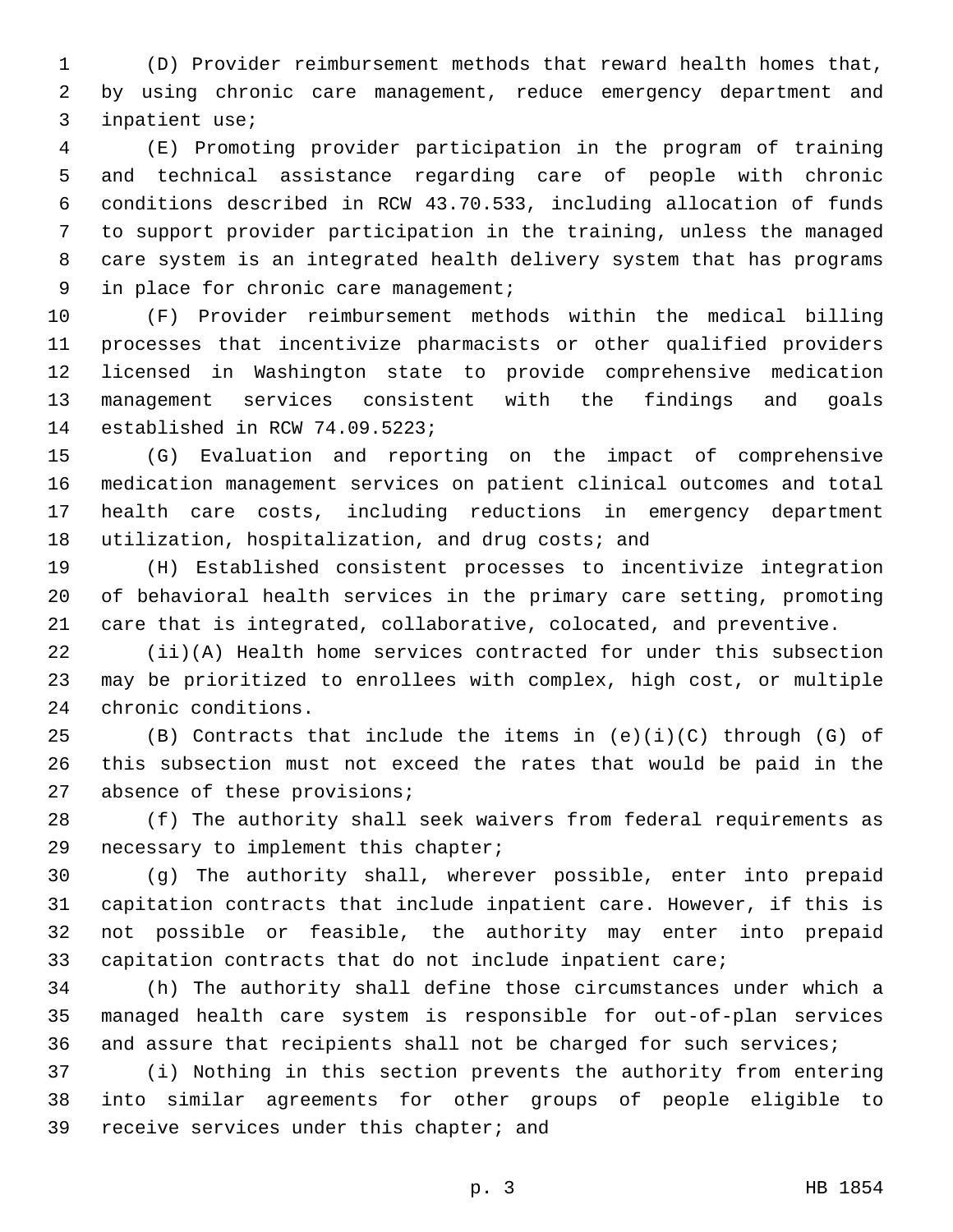(j) The authority must consult with the federal center for medicare and medicaid innovation and seek funding opportunities to 3 support health homes.

 (3) The authority shall ensure that publicly supported community health centers and providers in rural areas, who show serious intent and apparent capability to participate as managed health care systems are seriously considered as contractors. The authority shall coordinate its managed care activities with activities under chapter 9 70.47 RCW.

 (4) The authority shall work jointly with the state of Oregon and other states in this geographical region in order to develop recommendations to be presented to the appropriate federal agencies and the United States congress for improving health care of the poor, 14 while controlling related costs.

 (5) The legislature finds that competition in the managed health care marketplace is enhanced, in the long term, by the existence of a large number of managed health care system options for medicaid clients. In a managed care delivery system, whose goal is to focus on prevention, primary care, and improved enrollee health status, continuity in care relationships is of substantial importance, and disruption to clients and health care providers should be minimized. To help ensure these goals are met, the following principles shall guide the authority in its healthy options managed health care 24 purchasing efforts:

 (a) All managed health care systems should have an opportunity to contract with the authority to the extent that minimum contracting requirements defined by the authority are met, at payment rates that enable the authority to operate as far below appropriated spending levels as possible, consistent with the principles established in 30 this section.

 (b) Managed health care systems should compete for the award of contracts and assignment of medicaid beneficiaries who do not voluntarily select a contracting system, based upon:

 (i) Demonstrated commitment to or experience in serving low-35 income populations;

(ii) Quality of services provided to enrollees;

 (iii) Accessibility, including appropriate utilization, of 38 services offered to enrollees;

 (iv) Demonstrated capability to perform contracted services, 40 including ability to supply an adequate provider network, and

p. 4 HB 1854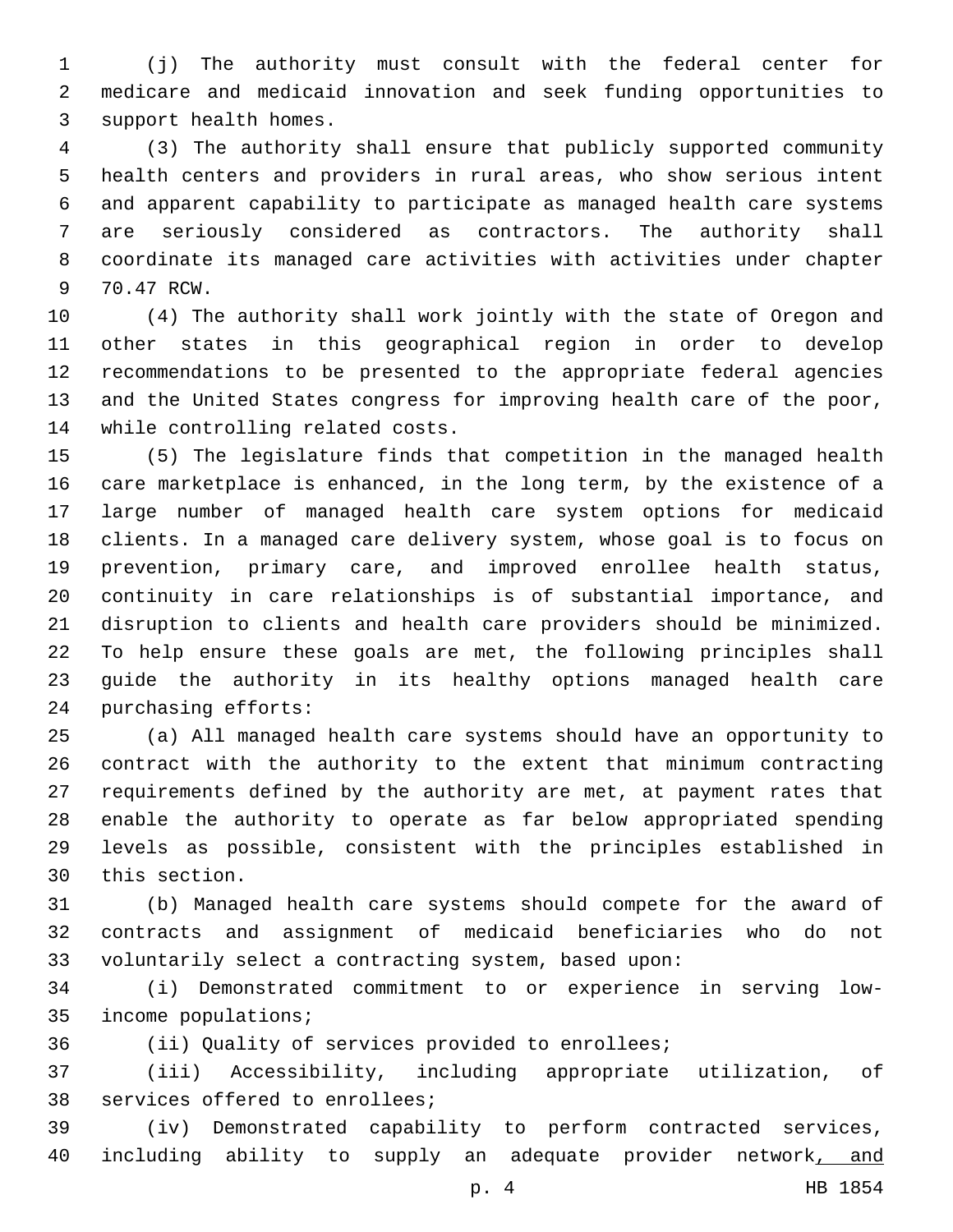including a demonstrated capability to appropriately transition enrollees in a timely manner to skilled nursing facility care when it

3 is determined to be more appropriate than acute hospital care;

4 (v) Payment rates; and

 (vi) The ability to meet other specifically defined contract requirements established by the authority, including consideration of past and current performance and participation in other state or 8 federal health programs as a contractor.

 (c) Consideration should be given to using multiple year 10 contracting periods.

 (d) Quality, accessibility, and demonstrated commitment to serving low-income populations shall be given significant weight in the contracting, evaluation, and assignment process.

 (e) All contractors that are regulated health carriers must meet state minimum net worth requirements as defined in applicable state laws. The authority shall adopt rules establishing the minimum net worth requirements for contractors that are not regulated health carriers. This subsection does not limit the authority of the Washington state health care authority to take action under a contract upon finding that a contractor's financial status seriously jeopardizes the contractor's ability to meet its contract 22 obligations.

 (f) Procedures for resolution of disputes between the authority and contract bidders or the authority and contracting carriers related to the award of, or failure to award, a managed care contract must be clearly set out in the procurement document.

 (g) The authority shall actively monitor and enforce contractors' responsibility to coordinate the timely and appropriate transition of enrollees to skilled nursing facility care when it is determined to be more appropriate than acute hospital care. The authority shall incentivize timely and appropriate transition of enrollees to skilled nursing facility care by levying an overstay fee if an enrollee is not placed in a skilled nursing facility within a reasonable time period. The overstay fee is calculated based on the administrative day rate established by rule by the authority. Following notice by an acute care hospital to the contractor that an enrollee is ready for transition to skilled nursing facility care, if the enrollee remains 38 ready for transition to skilled nursing facility care and in the acute care hospital longer than ten days, the overstay fee will equal one-third of the administrative day rate per day for days eleven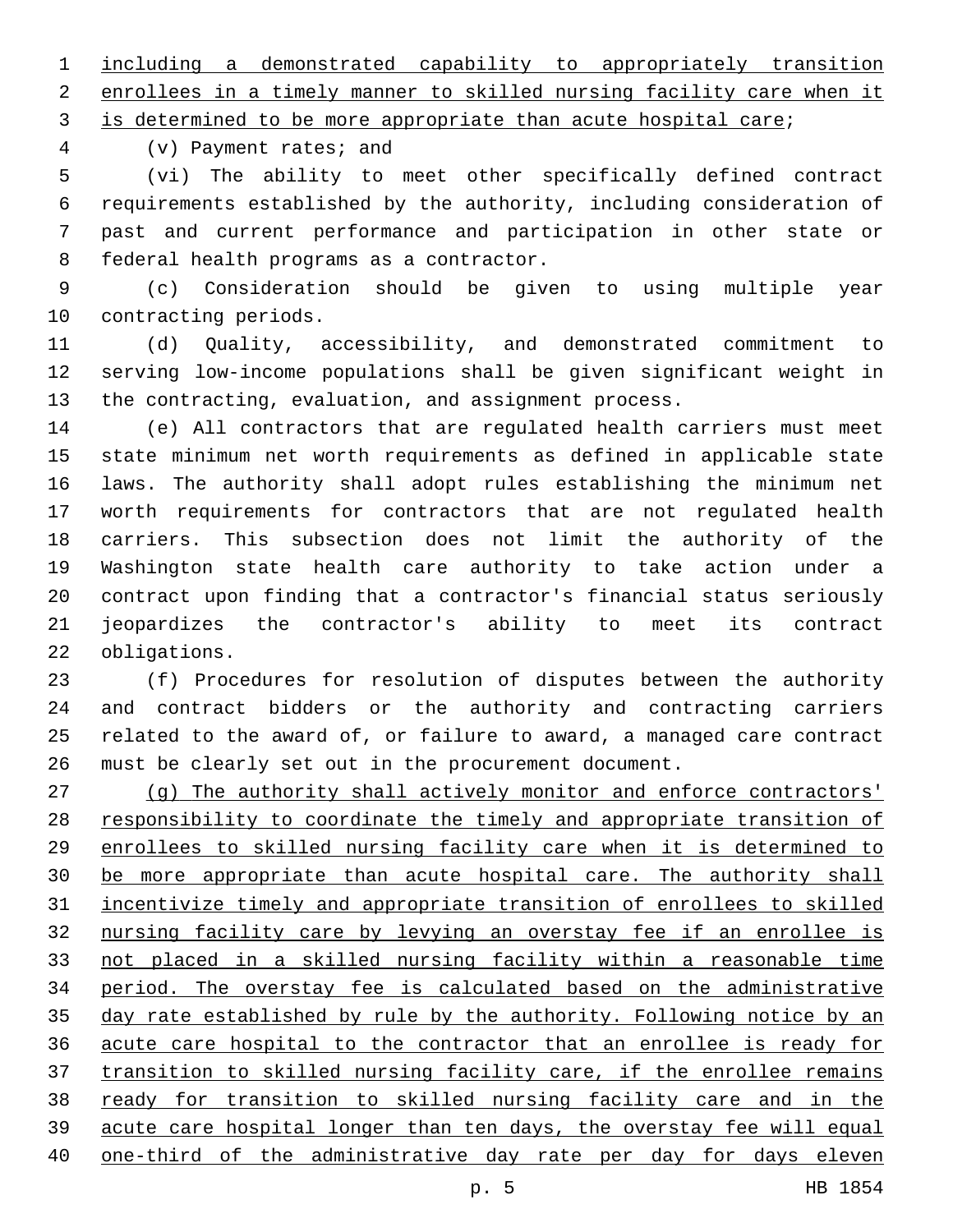through twenty. If the enrollee remains ready for transition to skilled nursing facility care and in the acute care hospital longer than twenty days, the overstay fee will equal two-thirds of the administrative day rate for days twenty-one through thirty. If the enrollee remains ready for transition to skilled nursing facility care and in the acute care hospital longer than thirty days, the overstay fee will equal twice the administrative day rate for each additional day. Any overstay fees owed by the contractor will be paid to the authority for deposit in the state general fund.

 (6) The authority may apply the principles set forth in subsection (5) of this section to its managed health care purchasing efforts on behalf of clients receiving supplemental security income 13 benefits to the extent appropriate.

 (7) By April 1, 2016, any contract with a managed health care system to provide services to medical assistance enrollees shall require that managed health care systems offer contracts to behavioral health organizations, mental health providers, or chemical dependency treatment providers to provide access to primary care services integrated into behavioral health clinical settings, for individuals with behavioral health and medical comorbidities.

 (8) Managed health care system contracts effective on or after April 1, 2016, shall serve geographic areas that correspond to the regional service areas established in RCW 43.20A.893.

 (9) A managed health care system shall pay a nonparticipating provider that provides a service covered under this chapter to the system's enrollee no more than the lowest amount paid for that service under the managed health care system's contracts with similar providers in the state if the managed health care system has made good faith efforts to contract with the nonparticipating provider.

 (10) For services covered under this chapter to medical assistance or medical care services enrollees and provided on or after August 24, 2011, nonparticipating providers must accept as payment in full the amount paid by the managed health care system under subsection (9) of this section in addition to any deductible, coinsurance, or copayment that is due from the enrollee for the service provided. An enrollee is not liable to any nonparticipating provider for covered services, except for amounts due for any deductible, coinsurance, or copayment under the terms and conditions set forth in the managed health care system contract to provide 40 services under this section.